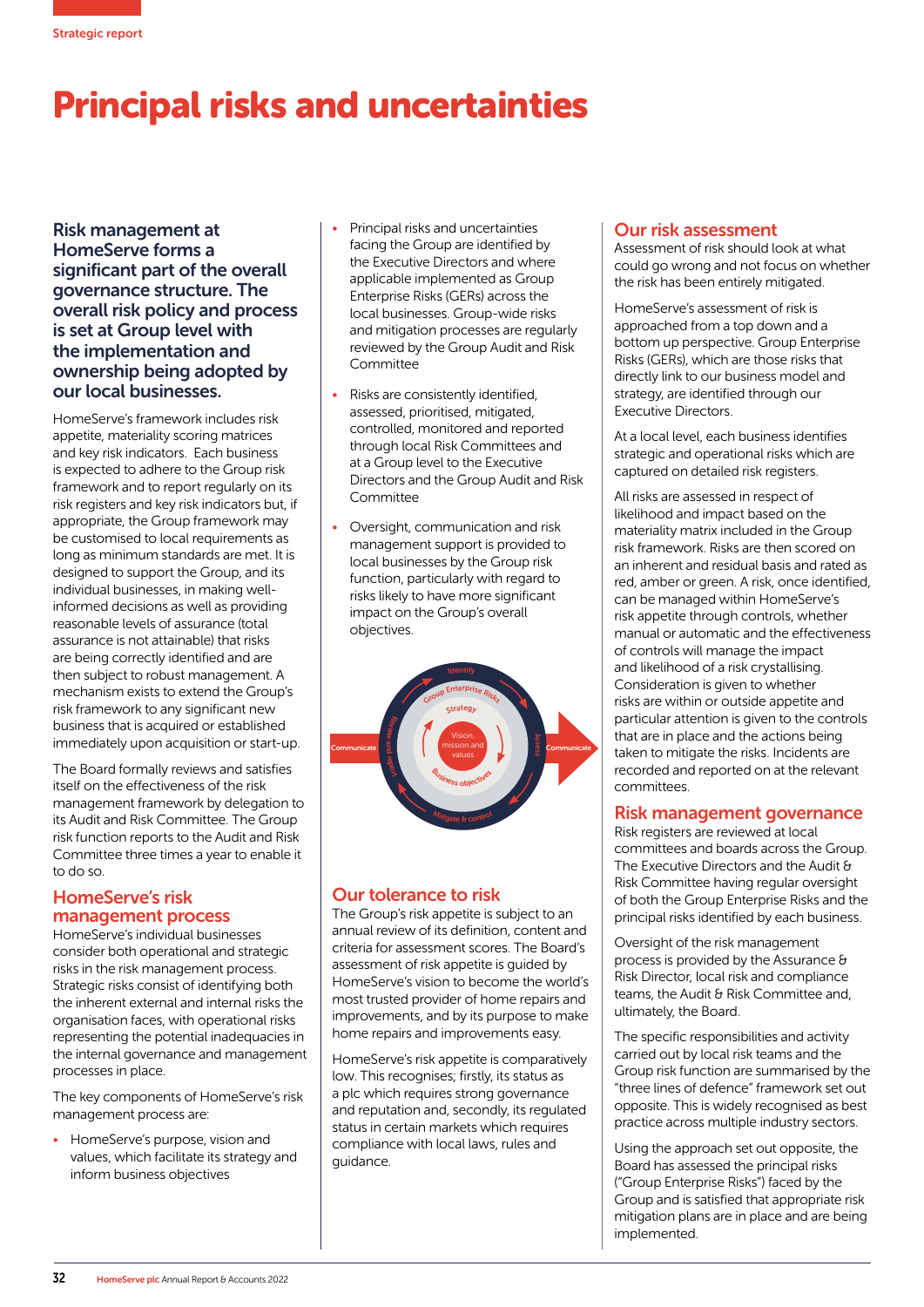

## Changes in FY22 Covid-19

Although the continuing public health response to Covid-19 has begun to shift from treatment as a pandemic to being endemic across most of the territories in which the Group operates, it remains an area of focus. Due to differences by country in the specific approach of national governments, and sub-national public bodies, the risk and response to Covid-19 continues to be managed locally with consideration of the specific risk environment for each business. Any impact seen is then reported to both the Executive Directors and the Audit and Risk **Committee** 

### Climate risk

Governments and corporates globally are facing up to the challenge of climate change. Climate change is both a risk and opportunity for HomeServe.

The expected increase in the frequency and severity of severe weather such as storms and floods could lead to a range of challenges for our operations and emerging regulation could impact HomeServe in a number of ways, including increased operating costs as a result of higher energy, fuel and parts. In addition, the HVAC businesses could face

a shortage of skilled engineers as low carbon technologies are deployed and replace conventional heating technologies. More details of the risks and opportunities identified by HomeServe can be found in the TCFD disclosure on page 29.

HomeServe are working to understand the local impacts of extreme weather events and to increase the flexibility and capacity of its employed and sub-contractor network. Additionally, HomeServe have set emissions targets and are working on plans to deliver the targets, as well as a wider decarbonisation strategy. This will include HomeServe's HVAC M&A strategy, which is targeting the addition of specific capabilities which will enable HomeServe to address both market and local regulatory changes (such as heat pump installers).

### Critical risks

In the 2021 Annual Report & Accounts, HomeServe identified a number of risks as critical risks whereby failures in any one of the business units would result in a change in the risk environment at a Group level. Local businesses are required to ensure that risks designated by the Group to be 'critical' risks are actively managed. These are risks where compliance with a minimum level of control is considered to be nonnegotiable (an example of a 'critical' risk is

health & safety). Best practice in respect of identifying and mitigating 'critical' risks is shared across the Group.

To further strengthen the overall control framework, during FY22 these critical risks were formally recognised as Group Enterprise Risks and, as such, data privacy and health and safety are now included below as Group Enterprise Risks.

### Group Enterprise Risks

The following table sets out what the Board believes to be the principal risks and uncertainties facing the Group, the mitigating actions for each and, where applicable, updates on any change in the profile of each risk during the past year. All risks carry equal importance and weighting for the Board, however additional focus and priority may be given to specific risks for a period of time in certain circumstances, for example, following a material acquisition or to implement plans to reduce any risk which exceeds the appetite threshold. The principal risks and uncertainties should be read in conjunction with the Operating review and the Financial review. Additional risks and uncertainties of which HomeServe is not currently aware or are believed not to be significant may also adversely affect strategy, business performance or financial condition in the future.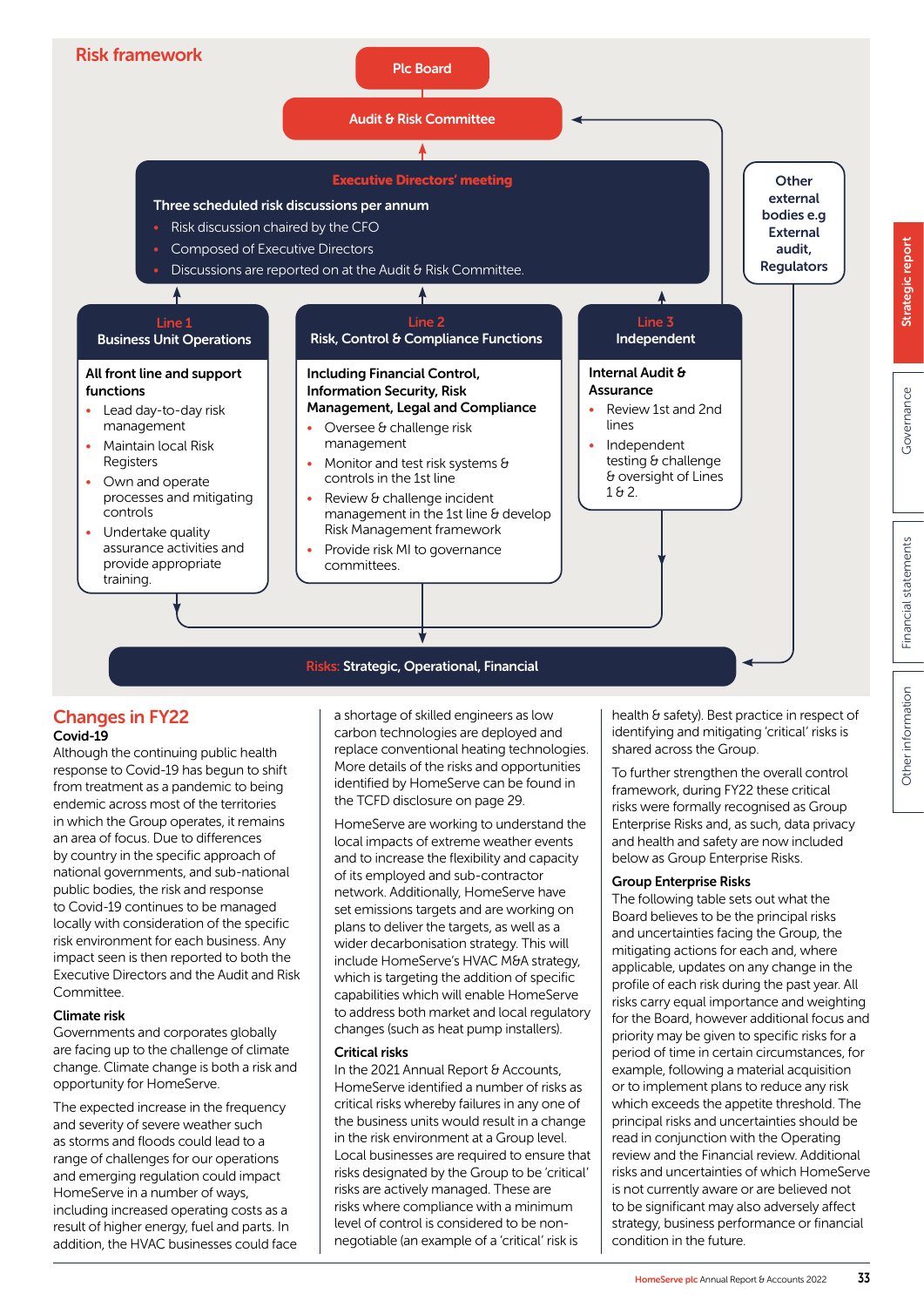# Principal risks and uncertainties continued

### Strategic risks

# **Competition**

#### **Overview**

In any of HomeServe's markets, a successful new entrant or an existing competitor adapting more quickly to changing customer demands and needs could adversely impact its business and its financial results. This could result in fewer customers, lower retention rates, revenue and profitability.

Competitors with active M&A programmes could also show interest in HomeServe's targets, leading to missed opportunities or over-paying.

Competitive threats today include, but are not limited to;

- Utilities running Membership programmes in-house
- Adjacent products, for example, Whole Home Warranty
- Existing competitors moving into other geographies
- New entrants, for example, Amazon or Google investing heavily to enter the home services space with new products or technologies
- Incumbent competitors to Home Experts in the UK, for example, Rated People, MyBuilder.

### **Mitigations**

HomeServe demonstrates to utilities that they can benefit more by partnering with HomeServe due to its long-term investment horizon.

Regular market reviews in each business identify new entrants and increases in competitor activity, for example, aggressive pricing initiatives.

Agile product development responds to changing consumer needs. Shared learning between its markets, analysing consumer trends and developing leading products and services.

HomeServe believes it has the winning Home Experts model in Directory Extra which, alongside Checkatrade, Habitissimo is now implementing. Continued learning and ideasharing happens between the Home Experts businesses.

### FY22 update

During the year American Water Works Company, Inc. ("American Water") reached an agreement to sell its Homeowner Services Group ("HSG") to funds advised by Apax Partners LLP. HSG has historically been a key competitor of HomeServe's Membership business in North America. Whilst it could be anticipated that HSG may be more aggressive under its new owners, HomeServe remains the clear market leader in the North American home assistance market. Furthermore, HomeServe's differentiated solutions for utilities and high levels of service for homeowners continues to be a source of competitive advantage.

⋒

€

 $\bullet$ 

# Information security & cyber resilience

#### **Overview**

In line with other businesses, HomeServe is subject to the increased prevalence and sophistication of cyber-attacks, which could result in unauthorised access to customer and other data or cause business disruption to services.

A successful cyber-attack might have a significant impact on reputation, reducing the trust that customers place in HomeServe and could lead to legal liability, regulatory action and increased costs to rectify. A lapse in internal controls and a subsequent data breach or loss would have a similar impact. Total customer numbers and policy retention rates may reduce and partners may terminate affinity relationships if they perceive customer data to be at risk.

### **Mitigations**

HomeServe has a number of defensive and proactive practices across the Group to mitigate this risk. There is a detailed information security policy, which is communicated across the Group and training is provided as required. Regular penetration testing is in place to assess defences and HomeServe continues to invest in IT security, ensuring secure configurations and processes, access controls, appropriate security tooling and effective communication of policies and procedures to all employees.

### FY22 update

The Group's businesses continued to invest in security capabilities as part of strategic activities in response to evolving threats, with a focus on ensuring any new solutions support its continued hybrid working arrangements. During the year, a business in Spain that was acquired in FY21 experienced a ransomware attack. This was contained within that business, demonstrating the importance of the Group's commitment to, where necessary, increasing the security of acquisitions prior to integrating operations with other Group businesses. In addition, wider capabilities and relationships across the Group were leveraged to help respond and recover, as well as accelerate delivery of security improvements.

## Data privacy

### **Overview**

In the operation of its businesses HomeServe collects customer, employee, commercial and other data. Without appropriate mitigating controls there is a risk that such data could be inappropriately collated, processed, stored or disclosed, or indeed lost or compromised.

This could result in business disruption, reputational damage and financial loss as well as regulatory action resulting in additional costs, loss of customers and potential loss of partners.

### **Mitigations**

HomeServe utilises several mitigating controls to manage the data privacy risk. Expertise within the local businesses is supported by a detailed data protection framework designed to promote best practice for the processing of personal data. In addition, oversight and support is provided through a centralised Group function. The Group function continues to support new acquisitions in the implementation of the framework. Oversight is supported through monitoring controls, key risk indicators, governance committees and the audit function.

### FY22 update

Over the last year, the continued focus on the management of data has resulted in an overall reduction in the risk exposure across the Group. As such, all businesses are currently operating within the Group's appetite for this risk.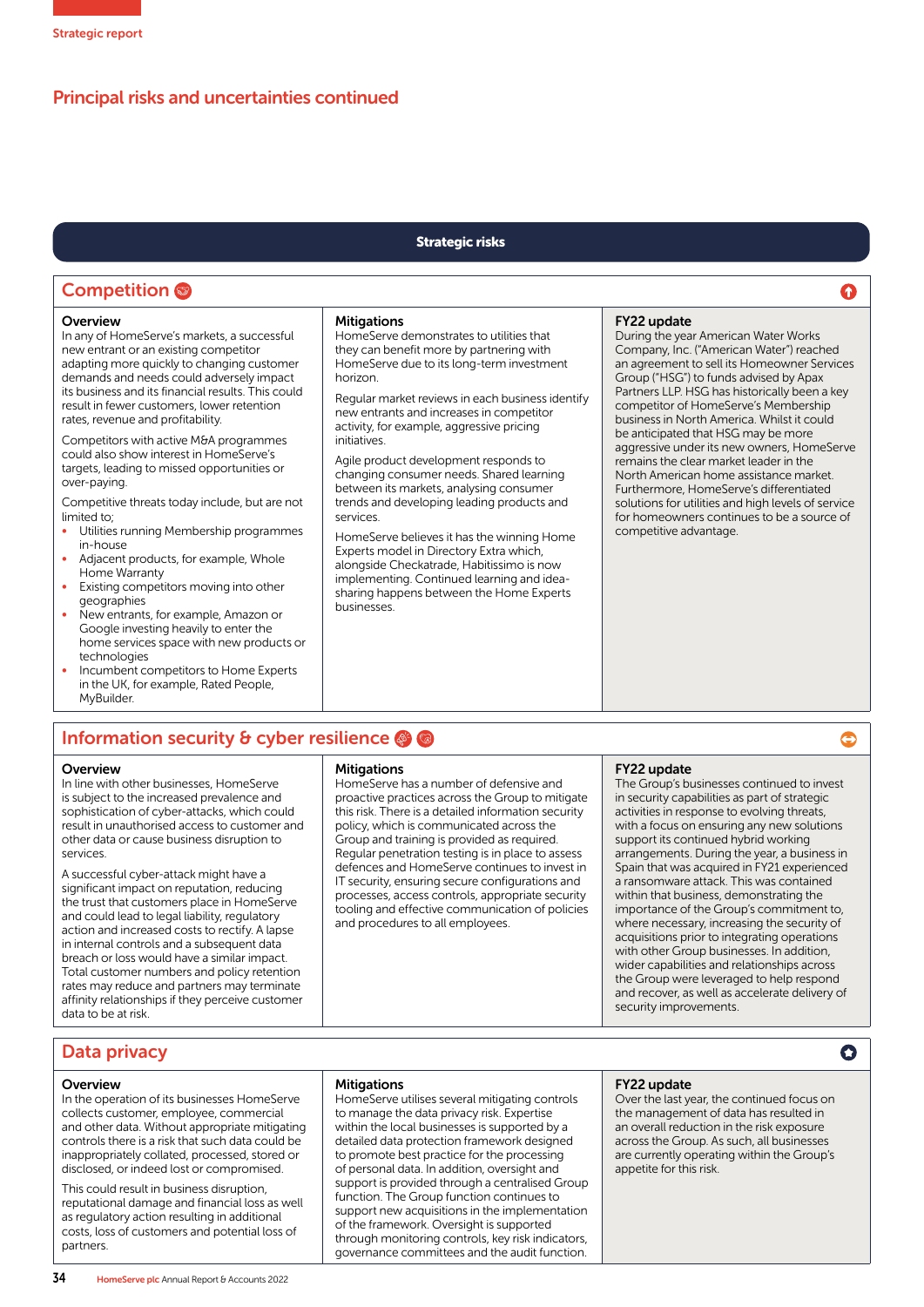

# Strategic risks

# Climate risk

#### **Overview** Governments and corporates globally are

for HomeServe.

**Mitigations** 

HomeServe are working to understand the local impacts of extreme weather events and to increase the flexibility and capacity of its employed and sub-contractor network.

All of HomeServe's international businesses maintain (and regularly test) business continuity plans.

HomeServe have set emissions targets and are working on a decarbonisation strategy.

HomeServe's HVAC M&A strategy is targeting the addition of specific capabilities which will enable HomeServe to address both market and local regulatory changes (such as heat pump installers). HomeServe are engaging with suppliers, installers and partners to understand the projected market, including which technologies are most likely to be adopted. In addition, HomeServe are working, through the HomeServe Foundation, to increase apprenticeships in relevant trades.

### FY22 update

HomeServe have set Group wide targets for emissions and are working on plans to deliver the targets.

HomeServe have identified high-level risks and opportunities, and these have been shared with local businesses. Local businesses are considering how these impact on them and what actions are needed to mitigate the risks.

To monitor and measure performance against the decarbonisation journey, an Environment Management System is being developed.

# M&A strategy

### **Overview**

HomeServe has an active M&A strategy focused on two primary areas; Membership policy books and a buy and build strategy to grow its HVAC footprint.

facing up to the challenge of climate change. Climate change is both a risk and opportunity

The expected increase in the frequency and severity of severe weather such as storms and floods could lead to a range of challenges for our operations and emerging regulation could impact HomeServe in a number of ways, including increased operating costs as a result of higher energy, fuel and parts. In addition, the HVAC businesses could face a shortage of skilled engineers as low carbon technologies are deployed and replace conventional heating technologies. More details of the risks and opportunities identified by HomeServe can be found in the TCFD disclosure on page 29 of the Annual Report & Accounts.

There is a risk HomeServe could overpay for transactions or underestimate the time and resource required to integrate new businesses, potentially leading to lower than anticipated cash inflows and revenue, increased costs, reduced profitability and an increased likelihood of impairment.

By contrast, a successful M&A strategy should diversify risk by, for example, introducing new partners and channels, increasing profitability and should lead to increases in KPIs such as customers and policies.

### **Mitigations**

- Strict criteria when building a prospects pipeline.
- Independent advisers engaged in due diligence processes.
- Strong track record and experience of acquiring and growing policy books.
- Local management expertise with oversight from central plc function.
- Clear investment hurdles and completion of post-investment reviews.
- All investments require local and, where applicable, plc Board approval.

#### FY22 update

There has been no change to the underlying risk of HVAC M&A, with all acquisitions continuing to be appraised by dedicated M&A teams, and transactions approved by local and/or plc Board. Furthermore, during the year the plc Board approved a formal set of target investment guidelines for HVAC M&A across the Group.

Strategic report

Strategic report

 $\mathbf O$ 

**Governance** 

Governance

Financial statements

Financial statements

# Operational risks

# Digital transformation

### **Overview**

As distinct from technology investment (below) digital transformation relates principally to interactions with customers (be they homeowners or trades), ensuring HomeServe offers a multi-channel, multimedia approach to interact with them and that it does so in an efficient and cost-effective manner.

If HomeServe is not flexible enough to respond to changing needs, customers may explore competitor products and choose not to renew. There is also a reputational risk as complaints logged via social media can quickly escalate if not dealt with in an appropriate and timely manner.

#### **Mitigations**

HomeServe continues to review and respond to customer comments and needs and customers are offered a number of channels through which they can engage with HomeServe: telephone, website, digital live chat, paper, email and social media.

#### FY22 update

The use of automation across the Membership business to enhance the service levels given to customers continues to be pursued across the Group. In particular natural language call automation now accounts for a sizeable proportion of first notification of loss (FNOL) calls in both North America and the UK.

⊜

Ω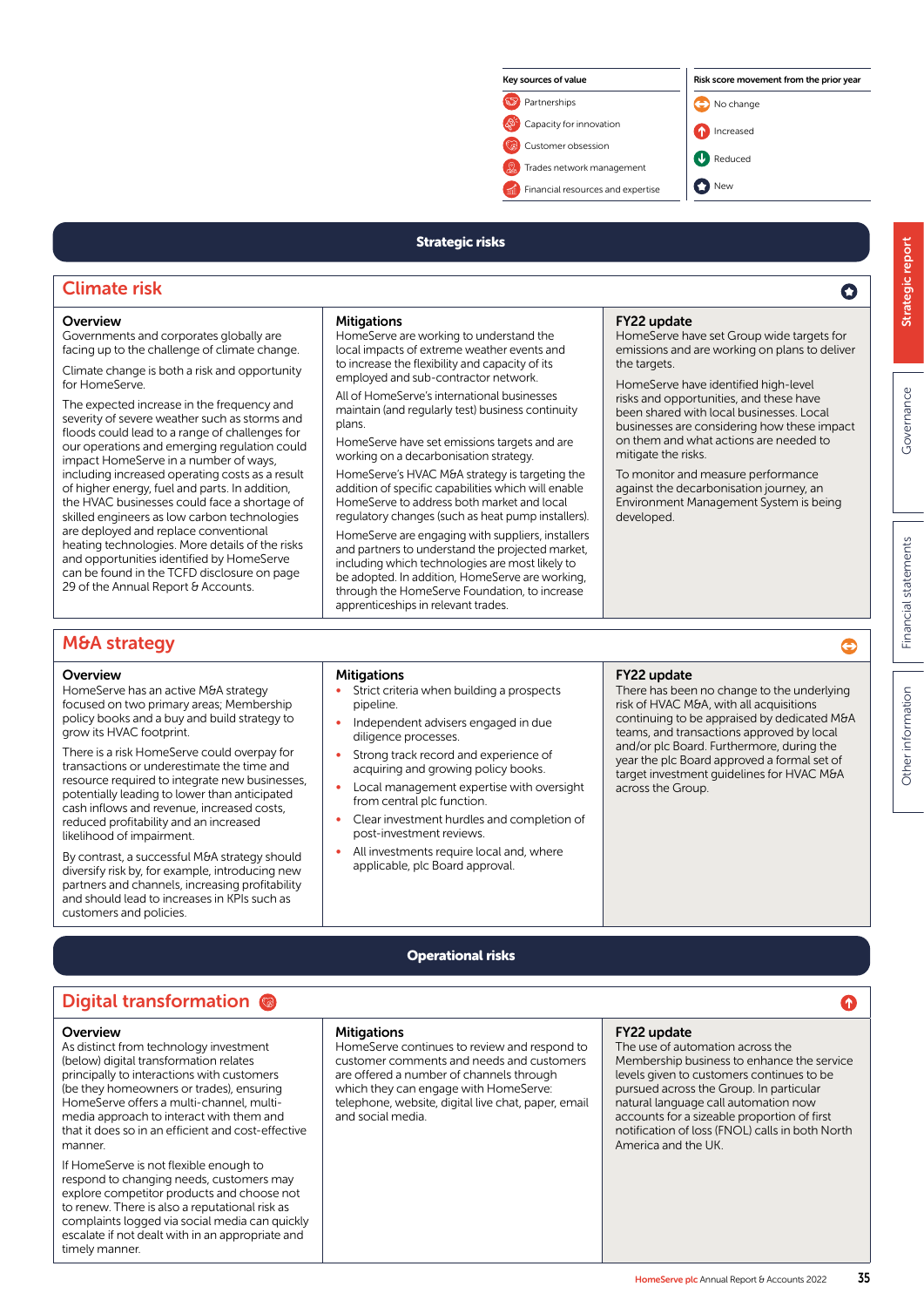# Principal risks and uncertainties continued

### Operational risks

# Regulation @

### **Overview**

In its Membership businesses, HomeServe is subject to regulatory requirements relating to, for example,product design, marketing materials, sales processes and data protection.

HomeServe believes that regulation has a positive impact and encourages a culture that promotes customers' interests and will improve HomeServe's prospects over both the short and long-term.

Like many companies HomeServe is also subject to wider regulation concerning, for example, anti-corruption, anti-fraud and bribery and modern slavery. Specific policies can be found at www.homeserveplc.com/ who-we-are/governance/policies

Failure to comply with regulatory requirements in any of its countries could result in the suspension, either temporarily or permanently, of certain activities.

Much regulation is intended to protect customers and failure to adhere to the high expectations customers have of HomeServe could lead to reduced retention and higher customer losses. In addition, legislative changes relating to partners may change their obligations with regard to the infrastructure they currently manage and hence the products and services HomeServe can offer to customers. It is possible such legislative changes could reduce, or even remove, the need for some of HomeServe's products and services.

### **Mitigations**

Compliance with local regulation as a minimum to ensure products are designed, marketed and sold in accordance with all relevant legal and regulatory requirements; and that the terms and conditions are appropriate and meet the needs of customers.

Best practice shared across the Group.

Regulatory specialists, compliance teams and Non- Executive Directors in each business. HomeServe maintains regular dialogue with the FCA in the UK. In North America, there is regular contact with the Attorneys General.

### FY22 update

In the UK, in line with new FCA requirements across the general insurance industry, the Membership business implemented changes to enable customers to opt-out of autorenewal online, in addition to the telephony and postal channels already available to them.

e

⊜

In France, the Membership business was focussed on implementing changes to certain of its telephony sales processes to support compliance with new government regulations which took effect at the beginning of April 2022.

# Underwriting capacity & concentration

### **Overview**

In Membership, HomeServe markets and administers policies that are underwritten by independent third-party insurers. HomeServe acts as an insurance intermediary and does not take on any material insurance risk.

These arrangements are a core part of the Membership model and help protect HomeServe from short-term risk, for example, of rising claims costs or frequencies.

Seeking new underwriters and obtaining relevant regulatory approvals may take time, leading to business disruption.

Lack of suitable underwriters could force HomeServe to underwrite policies in-house, exposing it to material insurance risk.

A material change in the operating model would also drive a change in accounting policy that could affect short-term profitability. Customer numbers and retention rates may fall if customers experience reduced service levels or are not covered throughout any period of disruption.

#### **Mitigations**

With the exception of the UK, at least two underwriters share the policy books in each country.

In the UK, HomeServe maintains relationships with a number of other underwriters who are willing and able to underwrite the business.

Regular (at least every 6 months) reviews with all underwriters to ensure that current product performance and trends are understood.

### FY22 update

Each of HomeServe's underwriting relationships remain strong, with regular engagement during FY22, and the financial position of each of the underwriting partners continues to be very solid.

In the normal course of business, the regular data sharing and review of actuarial performance with underwriters continues to support the underwriting of risks. This is despite pockets of higher product usage (associated with higher levels of home working) and higher average job cost (associated with a more inflationary macroeconomic environment).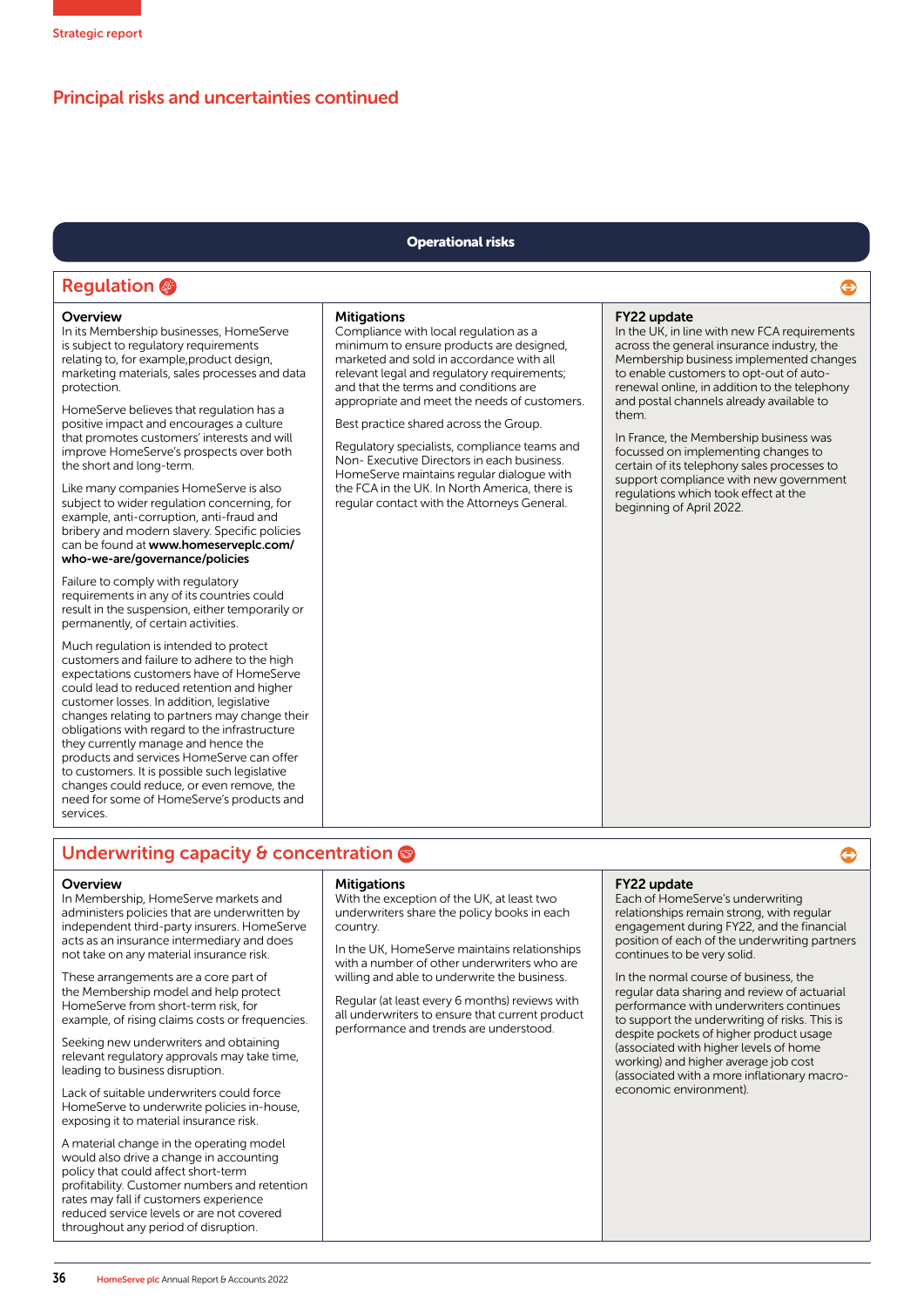

### Operational risks

# Technology investment @ @

### **Overview**

As distinct from digital transformation (above), this risk principally relates to investment in the key systems the Group relies on to manage its daily operations.

Appropriate and timely maintenance and investment is required to ensure systems continue to meet the changing needs of the business and its customers.

Failure in back-office systems may lead to business interruption, and lack of investment to provide timely and appropriate data could jeopardise the ability to analyse performance indicators and react to any trends.

Over-investment in any new initiatives could see investment outweigh future benefits and lead to impairment.

### **Mitigations**

All decisions are subject to the Group's strict investment criteria and hurdles. Major IT programmes are allocated specific governance structures and oversight with members of senior management sitting on the Programme Board.

HomeServe engages a number of external advisers on large software projects to provide appropriate breadth and depth of experience and expertise to ensure there is no overreliance on any one supplier and to support management in project delivery.

### FY22 update

In the UK, following the FY21 decision to fully impair the eServe CRM system, the business transferred sales activity back to the existing system, and all policies have been migrated back to the existing system. The business anticipates that the longer-term CRM solution will be a third-party, cloud-based offering learning from successful project implementations elsewhere in EMEA.

In Spain, the business successfully migrated all customer policies to a Salesforce CRM system.

In France, the business continued to extend the rollout of a third-party standardised enterprise resource planning (ERP) platform to businesses in its HVAC portfolio.

# **Partner loss**

### **Overview**

Underpinning HomeServe's success in its chosen markets are close commercial relationships (affinity partner relationships) principally with utility companies, and municipal utility providers. The loss of multiple relationships could impact HomeServe's future customer and policy growth plans and retention rates. Growth plans, particularly in North America, focus on signing new partners to extend reach and provide new marketing opportunities to grow the business.

HomeServe has benefitted from government policy changes in certain regions to form new partnerships, for example, liberalisation of energy markets in Spain. Any reversal, for example to re-nationalise utilities, could have an adverse impact. Albeit HomeServe does have strong experience working with public sector municipals in North America.

With over 1,000 partners across the Group, it is inevitable that a few partners each year may choose not to renew a contract as priorities or commercial pressures change. In the UK and North America, where partner bases are more diversified, the impact is considered small. In France, the loss of, for example, Veolia would have a bigger impact similar to that of Endesa in Spain where the back book is now in run-off. Any partner loss or failure to sign new partners could impact households, customers and also retention rates.

### **Mitigations**

A portfolio of partners in each business diversifies risk.

Partners signed on long-term contracts with beneficial financial terms for each party.

HomeServe seeks to renew contracts early, ahead of any expiration date.

Regular dialogue with all partners, particularly in markets with more concentrated partner relationships, for example, France.

### FY22 update

In North America, HomeServe continued to sign new partners at the rate of around two per week. During the year the business exited a relationship with a partner with which it had built a customer book of c.0.1m, however the business does not see any wider in-sourcing trend in the North American market.

In the UK, the business renewed relationships with four water partners accounting for 5m households during the year. Notwithstanding the contraction in the number of retail energy suppliers caused by high wholesale prices, the household coverage the business has via its energy relationships increased during the year.

In Japan, further partnership agreements were signed with electric utilities, meaning HomeServe now has access to around 14m households in that territory.

Ω

 $\bullet$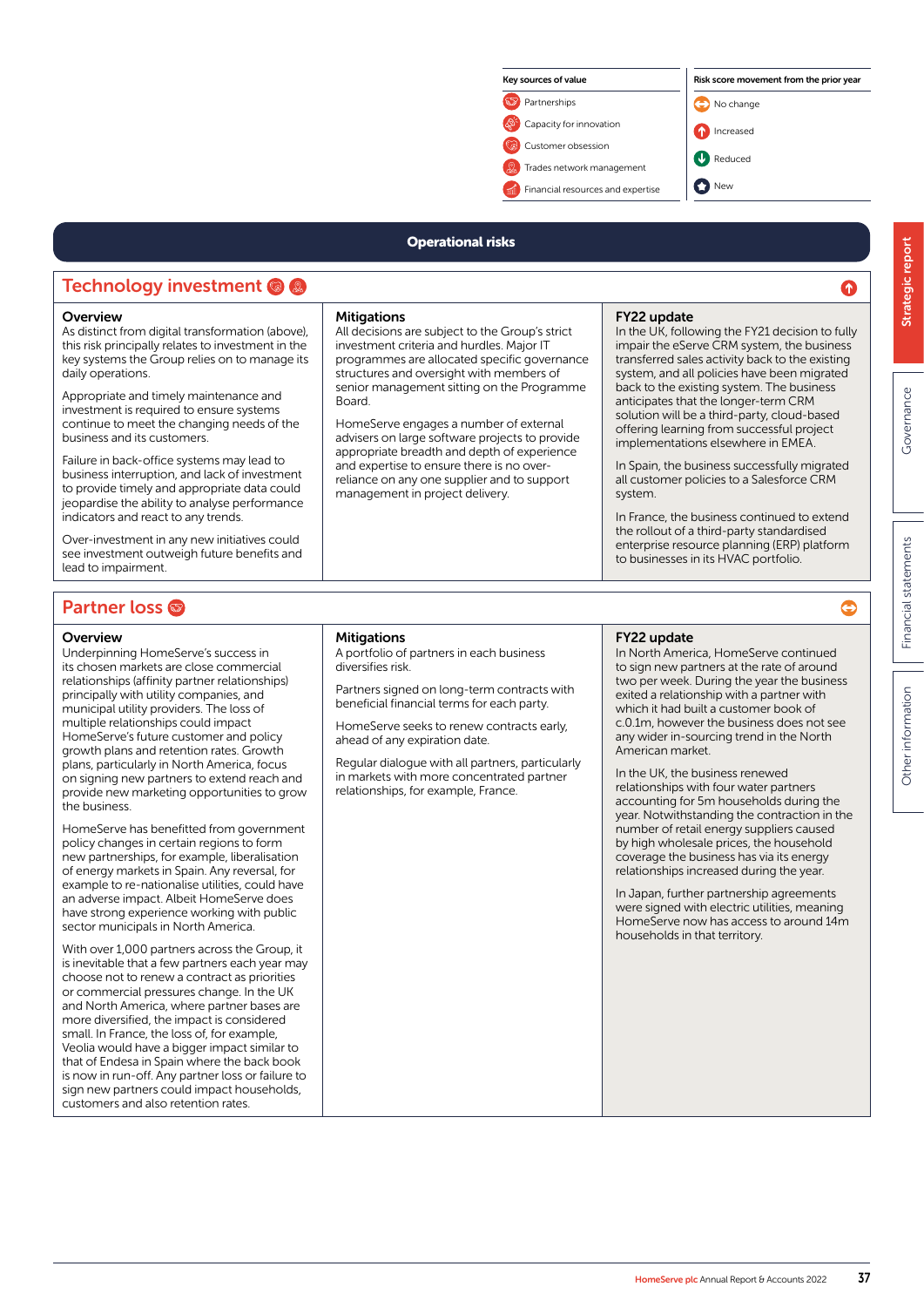# Principal risks and uncertainties continued

### Operational risks

# People <sup>®</sup>

### **Overview**

HomeServe's ability to meet growth expectations and compete effectively is, in part, dependent on the skills, experience and performance of its personnel.

Retention of people in established businesses is key, as is recruitment of talented people in growth businesses, for example, Home **Experts** 

The inability to attract, motivate or retain key talent could impact overall business performance.

HomeServe has several growth opportunities and ensuring appropriate bandwidth at the top of the organisation is key to maintaining effective control and oversight.

Gender Pay disclosures in the UK, and reviews such as that previously undertaken by Hampton Alexander, also play an increasing role in informing HomeServe's People agenda. This ensures HomeServe have the appropriate diversity of people, experience and ideas to move the business forward.

### **Mitigations**

Employment policies, remuneration and benefits packages and long-term incentives are regularly reviewed and designed to be competitive with other companies. Employee surveys, performance reviews and regular communication of business activities are used to understand and respond to employee views and needs.

Processes exist to identify high performing individuals and ensure that they have fulfilling careers, and HomeServe is managing succession planning effectively.

### FY22 update

HomeServe employed an average of c.8,600 people globally through FY22. 78% of those people completed the Global People Survey, returning an engagement score of 75%, down 3 percentage points on the prior year but remaining higher than the pre-pandemic level.

 $\bullet$ 

 $\bullet$ 

 $\bullet$ 

Labour markets in each of the territories that the Group's businesses operate in have been tighter, as the impact of Covid-19 has begun to move to its endemic phase. Across the Group this has been seen in slightly higher rates of attrition, alongside some pockets of slightly longer lead times in recruitment.

## Failure to deliver strategic growth

### **Overview**

HomeServe has several opportunities to develop its businesses. There is a risk that it fails to determine where to focus energy, time and resources and, as a result, misses opportunities or does not deliver strategic growth targets or achieve the expected or desired outcomes.

#### **Mitigations**

The leadership of each of HomeServe's three divisions have clarified the combination of assets and competencies that leads to repeatable strong operational and financial performance, and that drives each division towards its overarching strategic objectives, in the form of a flywheel. Additionally, the key behaviours required across the businesses to deliver those objectives are codified, acting as a mission statement for all employees.

All new business opportunities are then assessed against this framework, and immediately de-selected if they are not instrumental to turning the flywheel.

In the Home Experts division in particular, the key value driver across the three different platforms has been distilled – thereby helping to guide both assessment of strategic opportunities and operational priorities.

### FY22 update

As the least mature of the Group's three divisions, resource is focused on managing this risk at Home Experts. A quarterly forum has met during the year, convening the leaders of each platform, to share experience from local markets. This has helped each business further refine its approach to key strategic decisions.

# **HVAC integration**

### **Overview**

The higher volume of HVAC acquisitions requires disciplined and often standardised processes to ensure successful integration into HomeServe, creating strong links to the Membership business and achieving synergies with, for example, the engineer network.

Failure to integrate acquisitions quickly and effectively could result in failure to deliver synergies, and increase costs, resulting in failure to achieve predicted revenues and potentially lead to impairment.

### **Mitigations**

Integration plans form part of all business case approvals.

Post-investment reviews provide learning for future acquisitions.

Dedicated teams and resources and retention of key management personnel in the acquired businesses.

### FY22 update

A total of 20 HVAC acquisitions were made in FY22 across the US, France, Spain, the UK, Belgium and Germany.

In both the US and France, a number of portfolio businesses have begun operating on standardised ERP platforms, with expected rollout to all portfolio businesses in time.